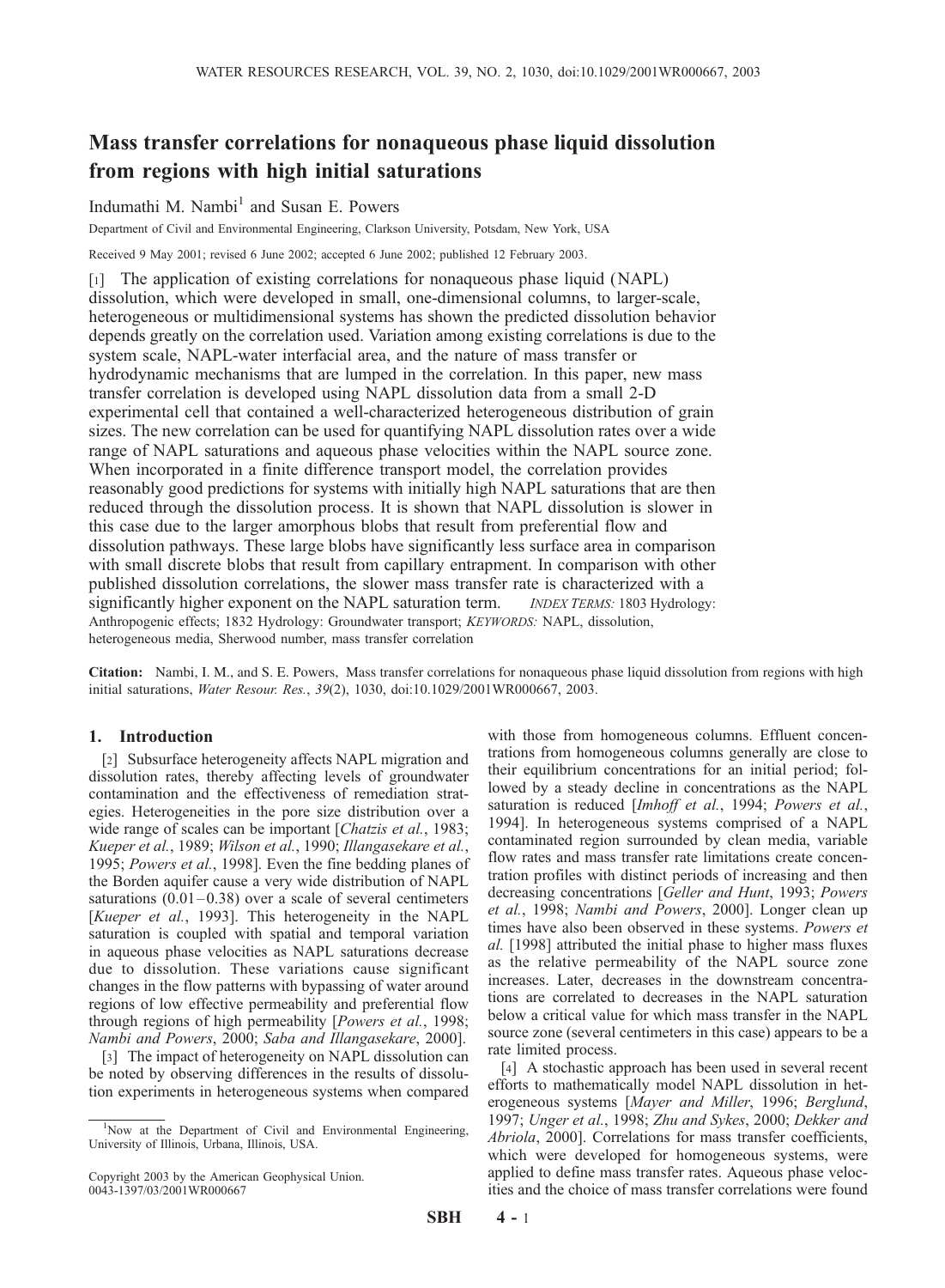to have more pronounced effects in heterogeneous media than homogeneous media [*Mayer and Miller*, 1996]. *Unger et al.* [1998] concluded that the choice of dissolution rate correlation has greater influence on DNAPL dissolution in heterogeneous systems than the uncertainty in DNAPL distribution or spatial heterogeneity. These studies indicate the inadequacy of the existing correlations and emphasized the need for better mass transfer correlations. Thus, the overall objective of this research was to generate a new mass transfer correlation that incorporates a broader range of mechanisms that affect NAPL dissolution in heterogeneous systems.

## 2. Background

[5] In the past decade of study, two basic approaches have been used to estimate NAPL dissolution rates. A local equilibrium approach (LEA) allows the rate of mass transfer to be estimated based on an equilibrium partitioning relationship [e.g., *Abriola*, 1989]. An alternative approach, which acknowledges that equilibrium is not achieved at all scales, estimates the dissolution rate with a linear driving force model [*Cussler*, 1997]:

$$
r_i = k_i a_o \left( C_i^* - C_i \right) \tag{1}
$$

where  $r_i$  is the mass transfer rate per unit volume  $[M L^{-3}]$  $t^{-1}$ ;  $k_i$  is the mass transfer coefficient [L  $t^{-1}$ ];  $a_o$  is the specific surface area between the two phases  $[L^{-1}]$ ; and  $C_i$ is the aqueous phase concentration  $\begin{bmatrix} M & L^{-3} \end{bmatrix}$  of species *i* with superscript  $*$  indicating the concentration that would be in equilibrium with the bulk NAPL. *Hunt et al.* [1988] first applied this model to estimate NAPL dissolution rates.

[6] Both of these approaches are fraught with uncertainties. The LEA requires definition of the ''local'' scale over which this assumption is applicable and quantification of the volumes of the two fluids that are equilibrated. The linear driving force model requires an estimate of *k<sup>i</sup>* and *a<sup>o</sup>* or the mass transfer rate coefficient ( $\hat{k} = k_i a_o$ ), which lumps limitations due to the surface area between the phases with other mechanisms that affect mass transfer rates. Depending on the scale and dimensionality of measurement and the various processes that affect the net dissolution rate, mass transfer coefficients developed from experimental data are typically highly system dependent.

[7] Correlations for mass transfer rate coefficients have been published in numerous studies for the dissolution of residual NAPL blobs [*Miller et al.*, 1990; *Geller and Hunt*, 1993; *Powers et al.*, 1992, 1994; *Imhoff et al.*, 1994; *Dillard and Blunt*, 2000; *Zhou et al.*, 2000] and NAPL pools [*Kim and Chrysikopoulos*, 1999; *Chrysikopoulos and Kim*, 2000]. Almost all of these were developed for small-scale systems with uniform NAPL saturations and flow fields. Modeling studies have shown that there are huge differences in the predicted clean up time in large-scale [*Zhu and Sykes*, 2000] or heterogeneous [*Mayer and Miller*, 1996] systems when different mass transfer rate coefficient correlations are used.

[8] The use of mass transfer coefficients to describe interphase mass transfer phenomena is based on conceptual models of fluid flow and diffusion processes near the interface. The classic film theory, for example, identifies a thin film of fluid near the interface that is not mixed with the bulk fluid phase and therefore creates a resistance to

Table 1. Some Mechanisms That Limit the Dissolution of NAPL Entrapped in Porous Media

| Scale and Mechanism                          | Citations                    |  |
|----------------------------------------------|------------------------------|--|
| Pore scale                                   |                              |  |
| Pore diffusion, corner diffusion, and mixing | Jia et al. [1999],           |  |
| within and between pores                     | Zhou et al. [2000],          |  |
|                                              | Dillard and Blunt<br>[2000]  |  |
| Bypassing of water around pores with NAPL    | Zhou et al. $[2000]$         |  |
| Laboratory scale                             |                              |  |
| Limited contact time between phases at high  | <i>Miller et al.</i> [1990], |  |
| aqueous phase flow rates                     | <i>Powers et al.</i> [1992]  |  |
| Limited NAPL surface area accessible to flow | Lamarche [1991],             |  |
|                                              | <i>Powers et al.</i> [1994]  |  |
| Bypassing of water around pores with NAPL    | Soerens et al. [1998]        |  |
| Dissolution fingering                        | Imhoff et al. $[1996]$       |  |
| Bypassing of aqueous phase around regions    | <i>Powers et al.</i> [1998], |  |
| with NAPL due to reduced effective           | Saba and Illangasekare       |  |
| permeability (2-D systems)                   | [2000]                       |  |
| Field scale                                  |                              |  |
| Bypassing of aqueous phase around regions    | <i>Frind et al.</i> [1999]   |  |
| with NAPL due to reduced effective           |                              |  |
| permeability                                 |                              |  |

mass transfer [e.g., *Cussler*, 1997]. The scale of this film is on the order of a few to several water molecules. Table 1 identifies some of the many additional mechanisms that limit the net mass transfer rate during NAPL dissolution processes. Some of the pore scale mechanisms are described well with the classical theory of mass transfer, although other mechanisms that affect dissolution in larger scale systems are not. Thus, the practical application of mass transfer coefficients in complex subsurface systems often results in the incorporation of mechanisms that are not consistent with the classical definition of these coefficients. Depending on the experimental system used to generate data, mechanisms included in the mass transfer correlation can vary substantially.

[9] A fundamental problem with incorporating presently available mass transfer correlations into models for large scale or heterogeneous systems is the failure of these correlations to capture the appropriate physical phenomena that dominates NAPL dissolution in the modeled systems. The *Powers et al.* [1994] and *Imhoff et al.* [1994] correlations have been used most extensively. The Powers correlation was based on uniform residual saturations in a range of homogeneous media that resulted from a series of immiscible fluid displacement steps. Their incorporation of a ratio of the volumetric NAPL saturation at any point in time to the initial volumetric saturation  $(\theta_{in}/\theta_{in}^o)$  greatly restricts the applicability of their correlation to only other systems with similar initial saturations [*Zhu and Sykes*, 2000]. The Imhoff correlation was based on data from a column that was long enough to illustrate the significant impact of dissolution fingering on the net mass transfer rate. Although the inclusion of this phenomenon in the correlation makes it better suited for larger scale application, the 7 cm experimental column is still substantially different from field-scale systems.

[10] Two approaches can be used to incorporate multiple mechanisms that effectively reduce the net mass transfer flux during NAPL dissolution. Although many mechanisms, such as dissolution fingering, are associated with a process other than diffusion of the solute at the interface, the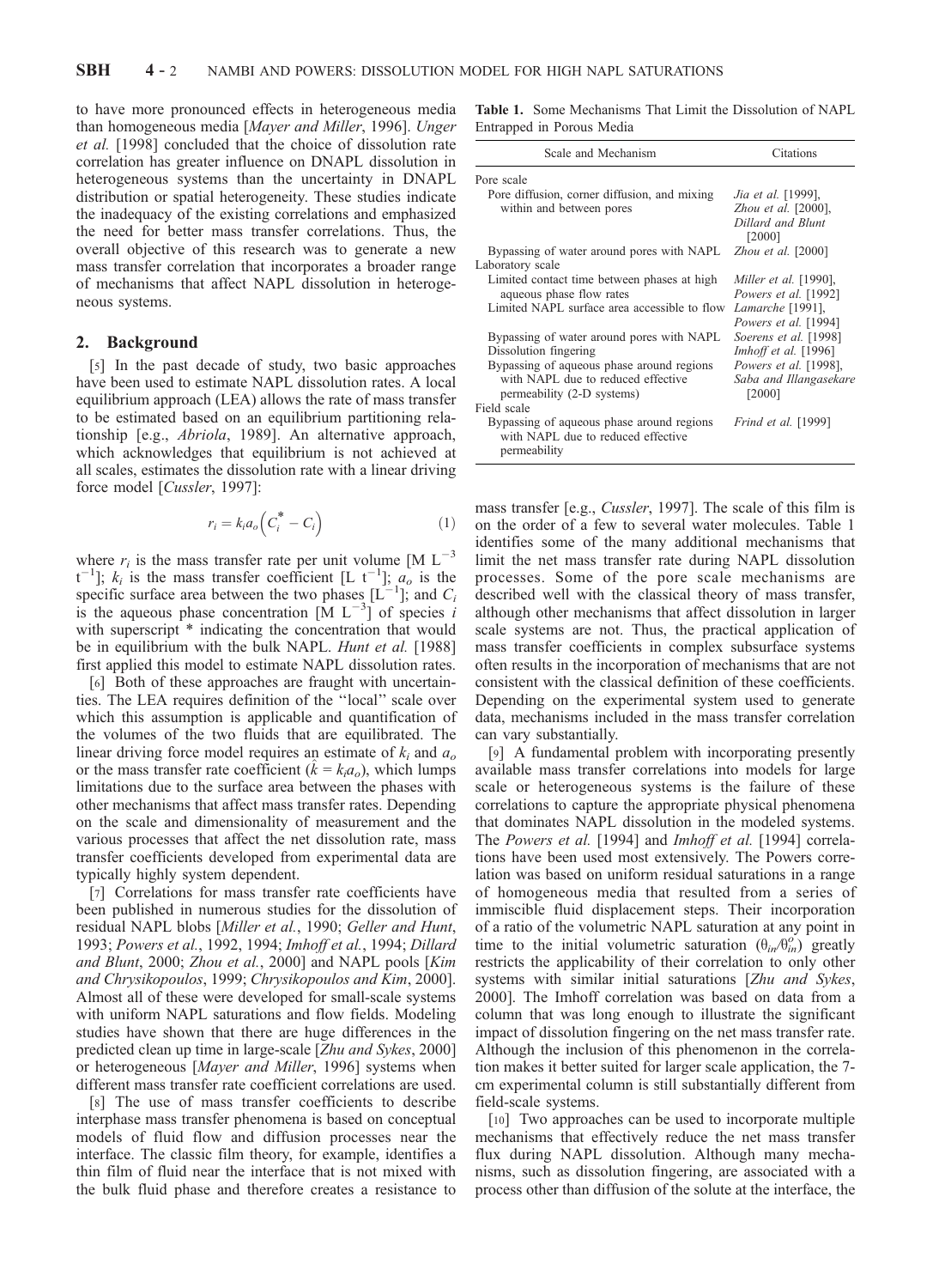

Figure 1. Front view of the two-dimensional cell experimental cell used by *Nambi and Powers* [2000]. Dimensions of the cell are 17.8 cm  $\times$  12 cm  $\times$  2.9 cm. The size and number of coarse sand lenses, initial NAPL saturation within the coarse sand lens, and ratio of permeability in the fine to coarse sand were varied between experiments. Mechanisms within the coarse sand lens that affect NAPL dissolution rates were the focus of this first paper.

net effect of these processes can be lumped into a correlation for the mass transfer rate coefficient [e.g., *Powers et al.*, 1994; *Imhoff et al.*, 1994]. Alternatively, if the hydrodynamics of the porous medium can be characterized at an appropriate scale, the net mass transfer rate can be described with an analysis of the system hydrodynamics at that scale along with an equilibrium assumption or suitable mass transfer coefficient [*Sorens et al.*, 1998; *Powers et al.*, 1998; *Frind et al.*, 1999; *Zhou et al.*, 2000; *Saba and Illangasekare*, 2000]. Either of these approaches should be valid for modeling NAPL dissolution in heterogeneous systems. Adequate definition of the hydrodynamics at an appropriate scale has been accomplished for well-characterized systems at pore [*Zhou et al.*, 2000; *Knutson et al.*, 2001], laboratory [*Powers et al.*, 1998; *Saba and Illangasekare*, 2000; *Brusseau et al.*, 2002], and field scales [*Frind et al.*, 1999].

[11] The objective of this research was to develop a method for estimating dissolution rates for NAPL initially entrapped at high saturations, such as could be found in a coarse lens of a heterogeneous medium. The work presented here analyzes NAPL dissolution data presented by *Nambi and Powers* [2000], which incorporate rate-limiting mechanisms important in systems with complex NAPL distributions.

#### 3. Experimental Details

[12] Experimental data from a simplified heterogeneous system comprised of a well-defined coarse sand lens surrounded by a finer medium (Figure 1) were used as the basis for the mass transfer coefficient correlations developed in this paper. The overall dimensions of this cell were 17.8-cm long by 12-cm high by 2.9-cm wide. *Nambi and Powers* [2000] describe details of the experimental procedure and results. An overview of the methods is included here.

[13] A known amount of NAPL (o- toluidine) was injected directly into the coarse lens where it was retained by capillary forces. The initial NAPL saturation was estimated from the volume injected. Changes in the NAPL saturation over the course of an experiment were estimated by mass balance. Solute concentrations in the aqueous phase that passed through the coarse lens, were measured

by sampling at a local port located immediately downstream of the NAPL source zone. The fraction of the flow passing through the coarse sand lens that was captured at this sampling point was initially very large, but decreased over time as the velocity of water increased. Additional aqueous phase samples were collected at the outlet of the system to provide information for a system mass balance. Samples were collected until the NAPL concentrations in the aqueous phase were reduced to below analytical detection limits. This represented approximately a three order of magnitude reduction in concentration. Several dissolution experiments were conducted with a range of experimental conditions: variables included initial NAPL saturation (0.3 to 0.8), grain size of sands (0.036 to 0.15 cm), width of the coarse lens (1.5 to 3 cm) and number of coarse lenses (1 to 2). All experiments showed similar trends in the concentrations measured at the local port [*Nambi and Powers*, 2000].

[14] A typical concentration history at the local port is shown in Figure 2. The concentrations remained at a constant value, at or near the equilibrium concentration for the first phase of the experiment, after which a steep drop in the concentration was observed for several pore volumes. A long tail of very low concentrations was observed at the end of many of the experiments. During the initial phase of the experiment ( $PV < \sim 20$ ; Figure 2), the establishment of an equilibrium condition at the local scale of this experimental system resulted from several mass transfer and hydrodynamic mechanisms operating at different scales [*Nambi and Powers*, 2000]. Concentrations close to the equilibrium value prevented the quantification of mass transfer coefficients for this period. Based on visual observation, NAPL dissolved from the coarse sand lens by the end of the period of interest ( $\sim$ 35 PV). The subsequent long tailing period, which is most likely the result of desorption and diffusion of solutes from the very fine media at the top of the experimental cell, was also not considered in the analysis because these concentrations were greatly affected by mechanisms other than those limiting the NAPL



**Figure 2.** A typical profile of the normalized  $(C/C^*)$  otoluidine concentrations measured at the local port. These are the results of a dissolution experiment with a single coarse lens of dimensions 5 cm  $\times$  3 cm (10–18 mesh size sand) embedded in finer medium (30–40 mesh size sand). The arrows indicate the times when mass transfer is rate limited within the NAPL source zone.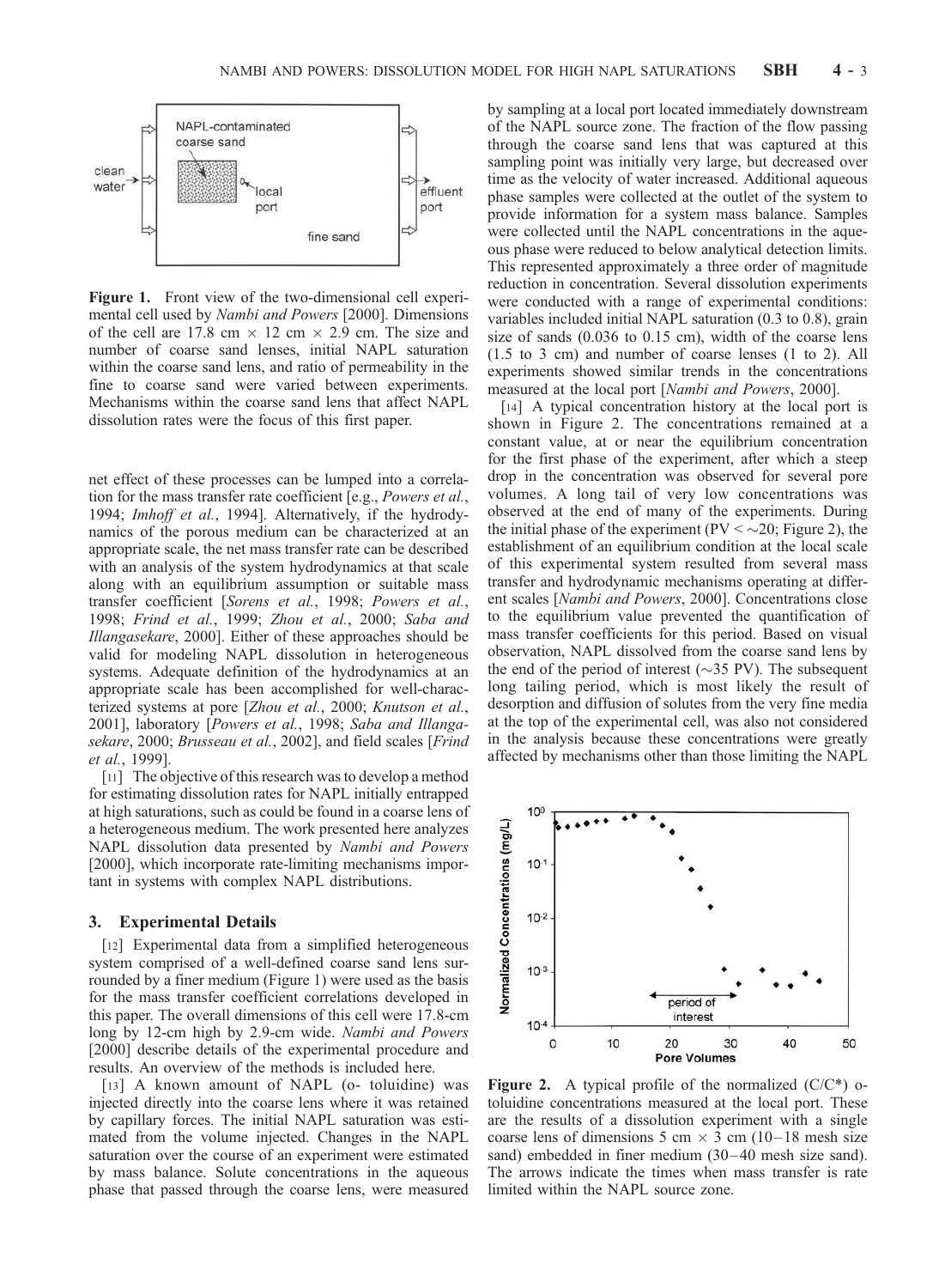source dissolution. Thus, the work presented here to quantify mass transfer coefficients for a well-characterized NAPL source zone over a wide range of initial NAPL saturations focuses on the middle portion of these curves. Development of mass transfer coefficient correlations in this system requires that the NAPL saturations and aqueous phase velocity distribution also be quantified within the source zone.

## 4. Research Methodology

[15] A multistep methodology was used to develop a mass transfer correlation for the NAPL source zone; starting from data reduction and processing followed by a regression analysis. The correlation was then subjected to a sensitivity analysis in order to assess the influence of the assumed parameters on the overall model. Finally the validity of the correlation was verified by comparing independent data sets to predictions made by a finite difference solute transport model that incorporated the correlation.

## 4.1. Data Reduction

[16] In the experimental system considered here, it has been established that equilibrium conditions govern the local mass transfer process at NAPL saturations greater than approximately  $0.3 \pm 0.05$  [*Nambi and Powers*, 2000]. The net dissolution process within the NAPL source zone considered at the scale of these experiments was measurably rate limited at lower saturations. Hence only the partial concentration data for rate limited conditions were included in the correlation (Figure 2).

[17] Concentrations measured at the port immediately downgradient of the NAPL source were used to calculate the mass transfer coefficients for the source zone for each point in time. The mass transfer rate coefficient was calculated as [*Powers et al.*, 1992]:

$$
\hat{k} = -\frac{q}{L} \ln \left( \frac{C^* - C}{C^*} \right) \tag{2}
$$

where *q* is the Darcy velocity, and *L* is the length of the NAPL source zone. Subscripts indicating the species of interest are dropped here because a single-component NAPL was employed.

[18] Application of equation (2) over a differential element in time to experimental data required assumptions that the aqueous phase flow vectors were essentially one dimensional through the source zone and that losses due to transverse dispersion were negligible. Modflow simulations by *Powers et al.* [1998] and *Nambi and Powers* [2000] illustrate that assumptions regarding one-dimensional flow and minimal lateral dispersion during the period of interest are justified. Dispersion was found to contribute substantially to mass loss at the early stages of the experiments when the very low effective permeability of the coarse sand caused greater flow around this region. This stage corresponds to the local equilibrium stage in the concentration profile (Figure 2;  $0-20$  PV). At later stages, when the flow through the coarse lens was higher, lateral dispersion became negligible when compared to the longitudinal advection term. Since the early time data was not used in this analysis, the assumption that lateral dispersion is negligible is valid.

[19] The Darcy velocity, which is required in equation (2), was calculated by averaging the flow through the coarse lens over the cross-sectional area of the lens. The flow through the coarse lens, Q<sub>c</sub>, was estimated using Darcy's law and flow balance equations. It was assumed that water flow lines through the fine and coarse sands remain parallel, allowing the piezometric head gradients through both of the sands to be equated [*Nambi and Powers*, 2000]. This approach neglects the small regions of diverging and converging flow lines at either end of the source zone. The overall approach and equations that were used for estimating Q<sup>c</sup> were outlined by *Powers et al.* [1998].

[20] Application of Darcy's equation required estimates of the intrinsic permeability of the fine sand and effective permeability of the coarse sand. The intrinsic permeabilities of the sands were measured by constant head permeability experiments [*American Society for Testing and Materials* (*ASTM*), 1993]. The effective permeability of the coarse sand was calculated using Corey's relationship for relative permeability as a function of water saturation [*Corey*, 1954]:

$$
k_r = S_e^4 = \left(\frac{S_w - S_{r_w}}{1 - S_{r_w}}\right)^4
$$
\n(3)

where  $S_e$  is the effective aqueous phase saturation,  $S_w$  is the aqueous phase saturation  $(S_w = 1 - S_n)$ ; and  $S_{rw}$  is the irreducible water saturation which generally lies in the range 0.05 – 0.15 [*Wilson et al.*, 1990]. *Powers et al.* [1998] showed that use of the Corey equation to estimate the distribution of flow in similar types of experiments provided the best estimates for the early time data that could be described by a local equilibrium assumption. A sensitivity analysis, which is presented later in this paper, evaluates the adequacy of this assumption by comparing correlations developed with equation (3) to those estimated with Wyllie's equation [*Wyllie*, 1962]. This means of estimating relative permeabilities employs an exponent of three rather than four in the Corey equation (equation (3)).

[21] NAPL saturations were estimated by employing a mass balance approach. *Powers et al.* [1998] illustrated that it is reasonable to average the NAPL saturation over the entire volume of the coarse lens at any point in a dissolution experiment. They verified the accuracy of this approach by performing direct quantification using styrene polymerization technique and found that the NAPL saturations estimated by mass balance approach varied only by  $\pm 2\%$ . The initial NAPL saturations were calculated from the known volume of NAPL injected into the coarse lens. Average saturations at later times were established based on the premise that mass dissolved from the NAPL over any time period equals the mass of solute in the effluent of the experimental cell over that period. A numerical integration of the effluent concentration as a function of pore volume throughput was employed in these calculations.

[22] As a result of the above calculations, the experimentally measured data from *Nambi and Powers* [2000] were reduced to a matrix of parameters. The mass transfer rate coefficients (equation (1)) represent the dependent variable. Potential independent variables affecting mass transfer rates included NAPL saturation, velocity of water through the coarse lens, dimensions of the sand lens, sand grain size and intrinsic permeability. A total of 90 data sets from 9 experiments were used in the development of the correla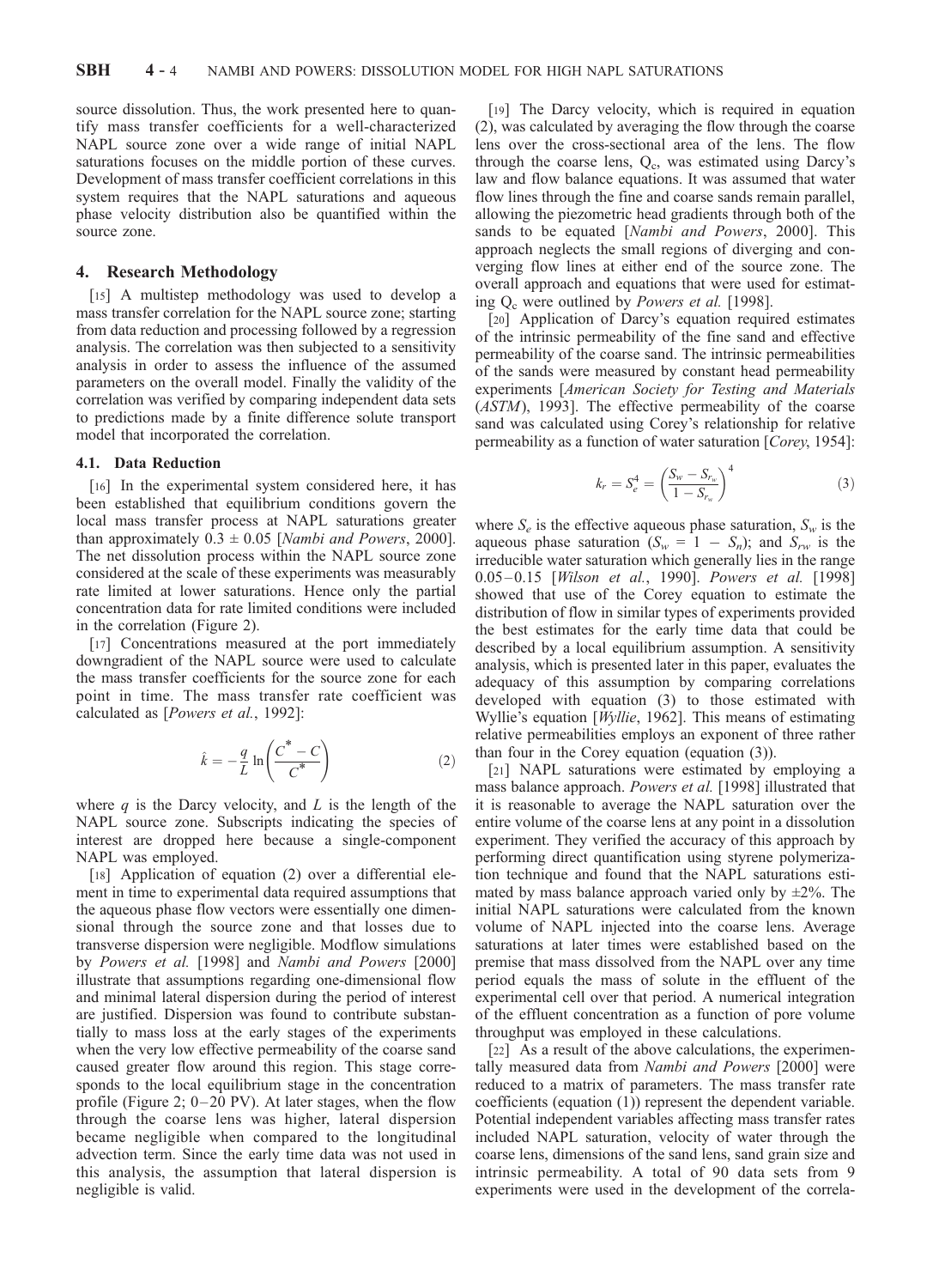tion. Results from two other experiments were reserved for verification of the correlation. These two experiments were chosen such that their initial NAPL saturations fell at the extremes of the range of initial NAPL saturations used in the other experiments.

#### 4.2. Regression Analysis

[23] The Gilland-Sherwood type relationship, which has been extensively used for mass transfer coefficient correlations, was considered appropriate here [e.g., *Cussler*, 1997]. As with most other NAPL dissolution correlations, the traditional Sherwood number was modified to incorporate the mass transfer rate coefficient that lumps the specific surface area with the mass transfer coefficient. The modified Sherwood number is defined as:

$$
Sh' = \frac{\hat{k}l_c^2}{D_l} \tag{4}
$$

where  $l_c$  is a characteristic length and  $D_l$  is the diffusion coefficient for the organic solute in water. The diffusion coefficient for o-toluidine was estimated to be 7.5  $\times$  10<sup>-6</sup>  $\text{cm}^2\text{/s}$  using the Wilke and Chang empirical equation [*Cussler*, 1997].

[24] Identifying the appropriate independent variables included in Sherwood number correlation is a critical step in the overall development of a mass transfer correlation. A suite of all possible independent variables must be identified initially, with the most significant ones determined through the regression analysis. A careful analysis of the processes influencing mass transfer coupled with the knowledge derived from the work of other researchers enabled identification of the variables that are potentially important. Variables incorporated into other NAPL dissolution correlations were considered here with the exception of the Schmidt number [*Miller et al.*, 1990] and the length of the NAPL zone [*Imhoff et al.*, 1994] because neither of these varied in the experiments analyzed here.

[25] The importance of NAPL saturation and aqueous phase velocities in determining mass transfer rates has been well established from previous studies in homogeneous systems with low NAPL saturations [*Miller et al.*, 1990; *Imhoff et al.*, 1994; *Powers et al.*, 1994]. Other parameters that could potentially influence the interfacial area available for mass transfer were identified as porous medium grain size [*Powers et al.*, 1992] and size of the contaminated region as a whole [*Nambi and Powers*, 2000]. The interstitial velocity, which is the Darcy velocity divided by the effective porosity  $[\phi_{\text{eff}} = \phi (1 - S_n)]$  and a Reynolds number that is based on the interstitial velocity, Re', are used throughout in the following discussions.

[26] Both the relative size of the sand grains used in these experiments and the absolute grain size could affect mass transfer rates. The median grain size of the coarse sand normalized by the diameter of a medium sand as defined by USDA ( $\delta = d_{50}/d_M$  where  $d_M = 0.05$  cm) was included as one of the parameters. This parameter directly influences the specific surface area of NAPL blobs entrapped in one or a few pore spaces [*Powers et al.*, 1992]. The effective permeability of the coarse lens determined the hydrodynamics of the heterogeneous system and the velocity of water through the contaminated zone. Since relative permeability is not an independent parameter  $(k_r = f(S_n, k_c))$ , the intrinsic permeability was identified as a potentially significant parameter and was represented in its dimensionless form by the ratio of intrinsic permeabilities of coarse and fine sands ( $\kappa = k_c / k_f$ ).

[27] *Nambi and Powers* [2000] concluded that the external surface area of the NAPL source zone was an important variable affecting the overall mass transfer behavior. To incorporate this variable, the width of the coarse lens was chosen to represent the size of contaminated region since it was varied between experiments. It was included in the correlation as its proportion of the total width of the experimental cell. ( $\omega = w_c/W$ ).

[28] The Gilland Sherwood correlation for the heterogeneous system considered in this study was formulated with the above dimensionless groups as

$$
Sh' = \alpha S_n^{\beta_1} \text{Re}^{\prime \beta_2} \delta^{\beta_3} \omega^{\beta_4} \kappa^{\beta_5} \tag{5}
$$

The logarithm was used to transform this equation into a linear form so that linear regression analysis could be employed to determine correlation coefficients  $(\alpha, \beta_i)$ . The multiple linear regression tool within the Microsoft Excel software was used to obtain the estimates of the coefficients.

[29] A stepwise regression technique was employed to systematically evaluate optimum combinations of the parameters for the phenomenological model in order to obtain the best fit to the experimental data. The first regression was done with only the first variable, NAPL saturation. The stepwise regression procedure involved the stepwise addition of the other individual parameters. After each addition of a parameter, the new model was assessed for its quality of fit to the data and its adequacy by comparing the coefficient of determination,  $R^2$ , among correlations and by performing an F test.  $\mathbb{R}^2$  is a percentage measure of the variability in Sherwood number that can be accounted by the variability in the other variables. The F test for assessing the utility of the overall model was employed by checking the null hypothesis, that all  $\beta_i = 0$ versus at least one of the  $\beta_i \neq 0$  [*Mendenhall and Sincich*, 1994]. The probability value, (p value) or in statistical terms the observed significance level associated with the F statistic, gives a measure of the disagreement of the test statistic with the null hypothesis. A significance level of 0.05, which gives a 95% confidence in deciding whether the null hypothesis can be rejected, was chosen in this analysis.

[30] The statistical significance of each parameter added in a stepwise fashion was also evaluated using the two-sided t test. Based on the results of these analyses the importance of the added value on the overall model performance was evaluated and the parameter was either accepted or rejected. In this test, the null hypothesis,  $H_0$ :  $\beta_i = 0$  was checked against the alternative hypothesis,  $H_a$ :  $\beta_i \neq 0$  for every added parameter. Similar to the F- test, if the p value corresponding to the t statistic of the coefficient  $\beta$ <sub>*i*</sub> was less than a chosen significance level (0.05), the null hypothesis was rejected and the parameter associated with that coefficient was considered to be of statistical significance.

#### 5. Results and Discussion

[31] The results of the stepwise regression procedure are presented in Table 2. The high  $R^2$  values (0.92–0.94) and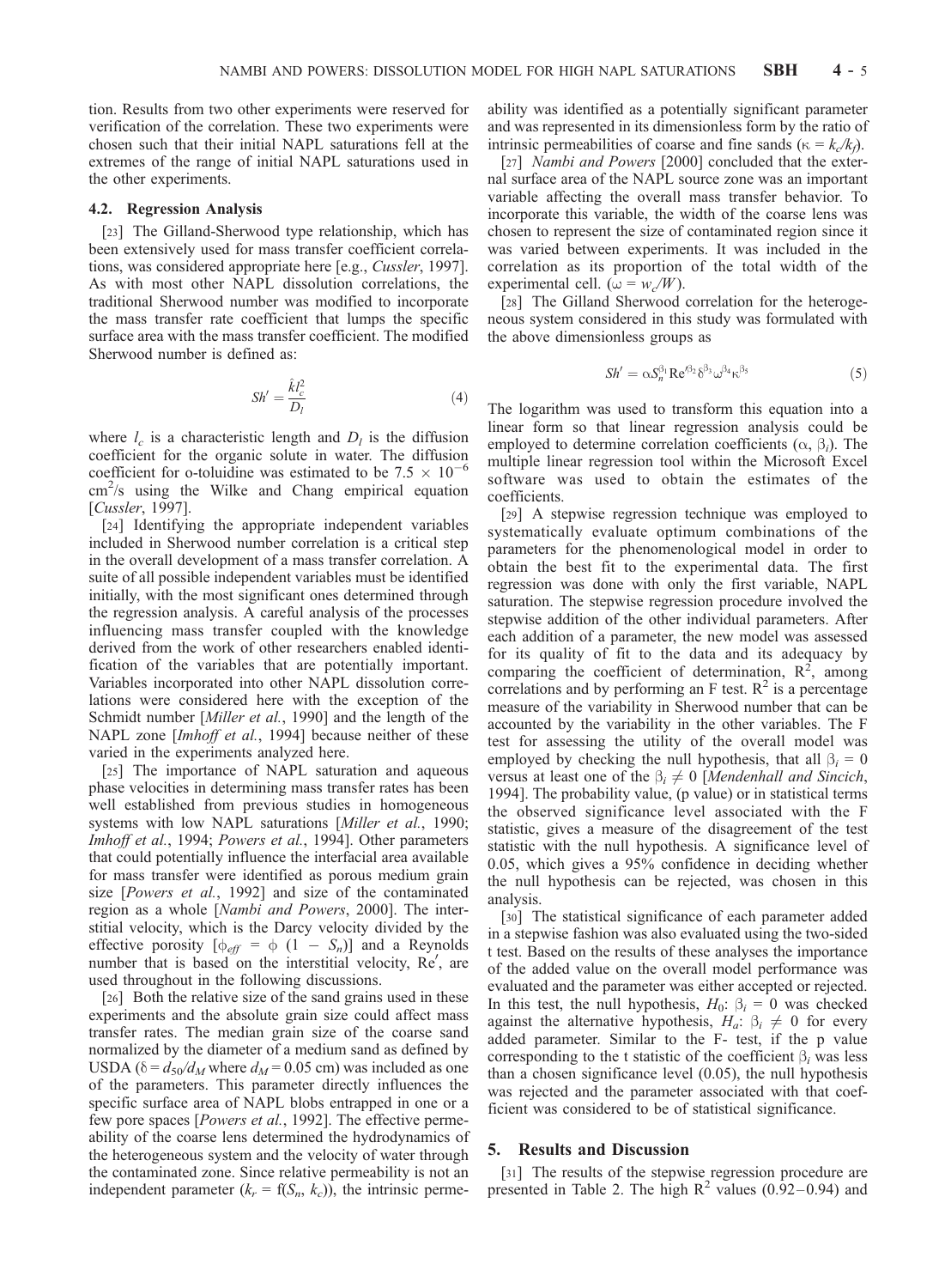| Correlation                                 | $R^2$ | F statistic<br>(p Value)               | t Statistic of the<br>Added Parameter (p Value) |
|---------------------------------------------|-------|----------------------------------------|-------------------------------------------------|
| $Sh' = 7.94 S_n^{1.22}$                     | 0.92  | 874 (9.81 $\times$ 10 <sup>-43</sup> ) | 29.57 $(9.8 \times 10^{-43})$                   |
| $Sh' = 37.15 Sn1.24 Re' 0.61$               | 0.94  | 548 $(1.06 \times 10^{-44})$           | 4.30 $(5.75 \times 10^{-5})$                    |
| $Sh' = 54.95 Sn1.24 Re' 0.55 \delta^{0.15}$ | 0.94  | 361 $(2.63 \times 10^{-43})$           | 0.36(0.717)                                     |
| $Sh' = 68.39 Sn-1.26 Re3 0.70 \kappa-0.16$  | 0.94  | 363 $(2.21 \times 10^{-43})$           | $-0.70(0.49)$                                   |
| $Sh' = 18.20 Sn1.25 Re' 0.65 \omega-0.68$   | 0.94  | 380 (4.43 $\times$ 10 <sup>-44</sup> ) | $-1.95(0.06)$                                   |

Table 2. Results of the Stepwise Regression

the very low probability values  $(2.2 \times 10^{-42} - 1.42 \times$  $10^{-45}$ ) associated with the F statistic of all the models indicate that they all have a high utility value. NAPL saturation was identified as the most important parameter that controls NAPL dissolution for the experimental data considered here. It was observed that almost 92% of the variation in Sherwood numbers was explained by variations in NAPL saturations alone. The p value associated with the t statistic of NAPL saturation is very low providing further evidence of its importance. Based on a p value  $< 0.05$ , the Reynolds number was also identified as a statistically significant parameter necessary to quantify mass transfer. The p values associated with the t statistic of the parameters  $\delta$ ,  $\kappa$ , and  $\omega$  were greater than the chosen value (0.05). This indicates that these parameters are not very significant in describing the overall mechanisms affecting mass transfer in this system.

[32] Based the results of the stepwise regression analysis, the simplest correlation which adequately describes the NAPL dissolution within the coarse sand lens in the twodimensional system considered here is:

$$
Sh' = 37.2 S_n^{1.24} \text{Re}'^{0.61}
$$
 (6)

Confidence intervals (95%) for each of the coefficients are  $17.4 < \alpha < 79.4$ ;  $1.17 < \beta_1 < 1.32$  and  $0.32 < \beta_2 < 0.89$ . In comparison with the few other papers that have published similar statistical analyses, the confidence intervals for  $\beta_1$ and  $\beta_2$  defined above are similar in magnitude, but the interval for  $\alpha$  is greater than correlations developed for simpler one-dimensional systems containing a residual saturation of NAPL [*Miller et al.*, 1990; *Powers et al.*, 1994]. Figure 3 presents Sherwood numbers predicted using equation (6) with the Reynolds number and NAPL saturation values used to develop the correlation versus Sherwood numbers calculated directly from experimental data. The quality of fit of the model to the experimental data is very good for all the experiments, with 91% of the measured Sherwood numbers values falling within a factor of 5 of the estimated value.

[33] The model was assessed for statistical validity using an analysis of residuals. Plots of the residual against the independent variables, logarithms of NAPL saturation and Reynolds number did not show any particular pattern (data not shown), which clearly indicated that the model was correctly specified with respect to these independent variables [*Mendenhall and Sincich*, 1994]. A plot of residuals of the new model against the dependent variable, log (Sh') was analyzed to check for unequal variances and presence of outliers. The plot did not show any significant pattern indicating that the variances are equal. There were no points

with residuals larger than three times the standard error and, hence, no outliers were identified.

#### 5.1. Comparison With Other Correlations

[34] Table 3 presents a comparison of the mass transfer correlation developed in this work to those developed by other investigators along with the range of Re numbers and NAPL volumetric fractions  $(\theta_n = \phi S_n)$  for which they are valid. This illustrates that the range of NAPL saturations covered by the correlation developed here is very large and encompasses the ranges of all the existing models. It should be noted here that the Reynolds number (Re') used in the new correlation and Powers correlation represent the seepage velocity whereas the others represent the Darcy velocity.

[35] The new model can be compared with the existing models by examining the coefficients on the Reynolds number and NAPL saturation. The coefficient on the Reynolds number in equation (6) (0.61) is very similar to the one obtained by *Powers et al.* [1994] and within the range of the well-established packed-bed systems  $(0.56-0.69)$  published in the chemical engineering literature [e.g., *Treybal*, 1980].

[36] The significant difference in the correlation developed in this work and the others is the coefficient of the NAPL saturation. While almost all the correlations resulted in coefficients less than one (Table 3), the new correlation has a coefficient greater than one. This difference can be directly attributed to the high NAPL saturations used in the experiments. High NAPL saturations are associated with large, continuous or interconnected blobs [*Conrad et al.*,



Figure 3. Predicted Sherwood numbers estimated from the new local mass transfer correlation (equation (6)) versus observed Sherwood numbers calculated from experimental concentration data. Each set of symbols represent data from one of seven different experiments.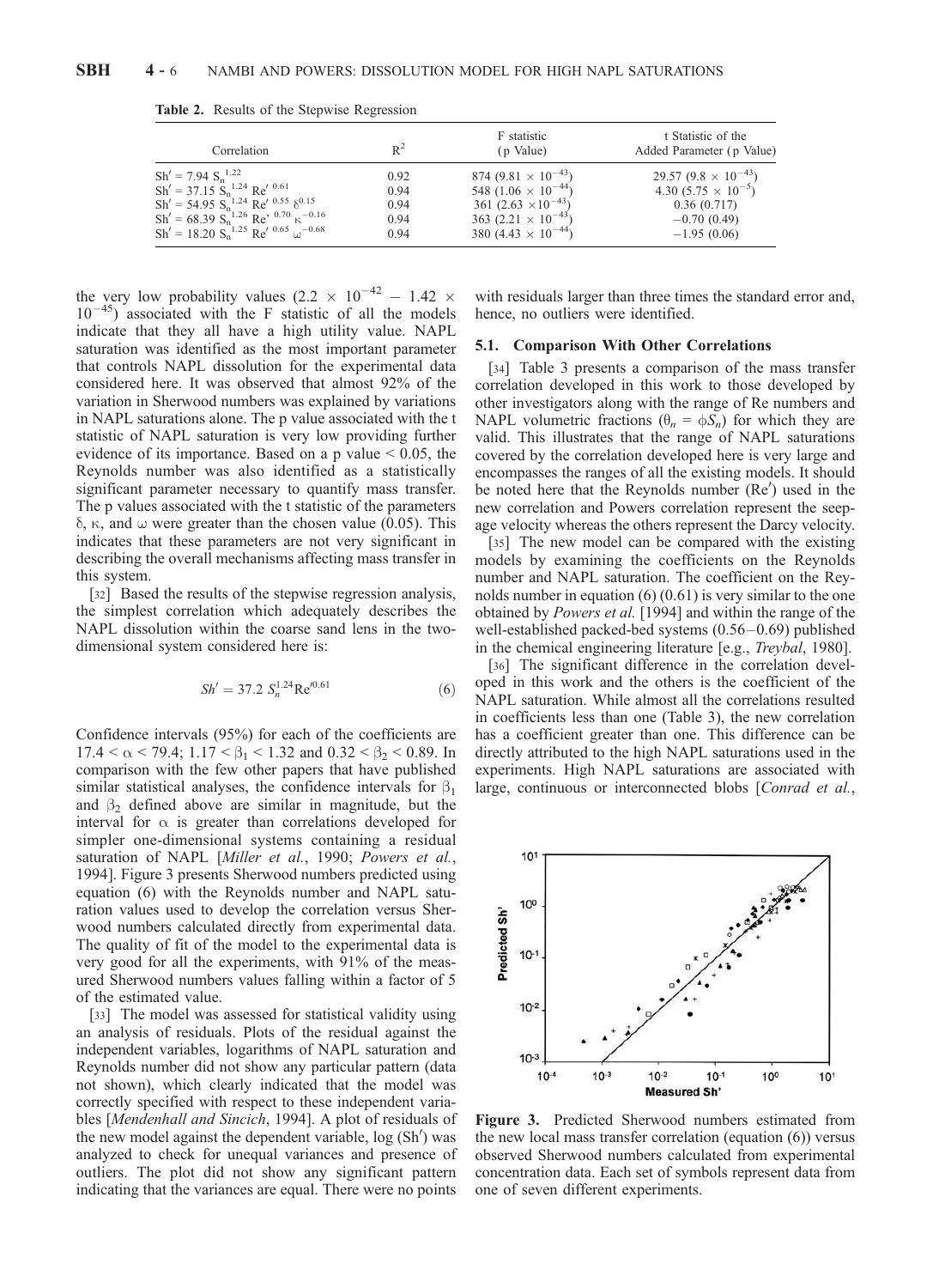| Reference                                                 | Correlation                                                                                                                                                                                  | Valid Conditions                                                                       |  |  |
|-----------------------------------------------------------|----------------------------------------------------------------------------------------------------------------------------------------------------------------------------------------------|----------------------------------------------------------------------------------------|--|--|
| <i>Miller et al.</i> [1990]<br>(steady state dissolution) | $Sh = 425 \text{ Re}^{0.75} \theta_n^{0.60}$                                                                                                                                                 | $0.016 < \theta_{\rm n} < 0.07$ ; $0.0015 < \text{Re} < 0.1$                           |  |  |
| Imhoff et al. $[1994]$ <sup>a</sup>                       | Sh = 340 Re <sup>0.71</sup> $\theta_n^{0.87} (x/d_p)^{-0.31}$<br>$Sh = 150 \text{ Re}^{0.87} \theta_n^{0.79}$                                                                                | $0 < \theta_n < 0.04$ ; $0.0012 < Re < 0.021$ ; $1.4 < x/d_p < 180$                    |  |  |
| Powers et al. $[1994]$ <sup>b</sup>                       | Sh = 4.13 Re <sup><math>(0.60 \ \frac{\delta}{6})^{0.67}</math> U<sub>i</sub><math>^{0.37}</math> (<math>\theta_n/\theta_n^{\circ}</math>)<sup>3</sup></sup><br>where $\beta \sim 0.5 - 1.0$ | $0.0003 < \theta_n < 0.065$ ; $0.052 < Re' < 0.08$ ; $1.19 < U_i < 3.33$               |  |  |
| This work                                                 | $Sh = 37.15 \text{ Re}'^{0.61}$ S <sub>n</sub> <sup>1.24</sup>                                                                                                                               | $0.01 \le S_n \le 0.35$ ; $(0.0048 \le \theta_n \le 0.168)$ ; $0.018 \le Re \le 0.134$ |  |  |

Table 3. Comparison of Correlations for Modified Sherwood Numbers

<sup>a</sup>Here  $x/d_p$  is the dimensionless distance into the residual saturation zone.

<sup>b</sup>Here  $\theta_n^o$  is the initial volumetric fraction of NAPL in the system, Re' employs the interstitial velocity.

1992]. Theoretical investigations by *Powers et al.* [1991] showed that the coefficients of NAPL volumetric fraction increased from 0.67 to values closer to 1 when the blob geometry was modified from a small sphere to a long cylinder. *Powers et al.* [1994] fitted the exponent on NAPL volumetric fraction in their theta model to mimic the experimental results and found that a higher coefficient (0.94) was required for well-graded sands when compared to uniform sands (0.75). These differences were attributed to the presence of larger, heterogeneously distributed NAPL blobs in the graded sands. Because the dissolution experiments considered in this study were initiated at high NAPL saturations and large blobs were observed during these experiments [*Nambi and Powers*, 2000], the high coefficient on the NAPL saturation is consistent with the previous observations that this coefficient should increase with increasing heterogeneity in the blob size distribution.

#### 5.2. Verification of the Model

[37] The correlation developed here (equation (6)) was used in conjunction with the transport equation to predict concentrations at the port immediately downgradient of the NAPL source zone for two independent experiments whose data was not used in the development of the correlation. A backward finite difference approximation scheme was employed to solve the one-dimensional transport equation in conjunction with a mass balance on the NAPL in the source zone. A time step of 30 min was employed to reduce the effects of numerical dispersion. The predictions were initiated for each of these experiments at a NAPL saturation of 0.35, the saturation below which mass transfer at the local scale was known to be the rate-limiting phenomenon [*Nambi and Powers*, 2000].

[38] The two independent experiments that were chosen for verification had widely varying initial NAPL saturations. Experiment 1 started with a high initial NAPL saturation ( $S_n = 0.73$ ), although only data for  $S_n < 0.35$ was used for the verification and experiment 2 started with a low initial NAPL saturation  $(S_n = 0.35)$ . It can be seen from Figure 4 that the model incorporating equation (6) to describe NAPL dissolution rates is a reasonably good predictor of data from experiment 1 but a poor predictor of data from experiment 2. All the data used in the correlation (equation (6)) were from experiments that began with relatively high NAPL saturations  $(0.8-0.5)$ . The initial NAPL saturation of experiment 1 falls within this range resulting in better predictions for that experiment. For experiment 2, the observed mass transfer was much more rapid than predicted by equation (6).

[39] Deviation between measured and predicted concentrations for experiment 2 that had a low initial saturation can be explained by analyzing the pore-scale distribution of NAPL in the different experiments. The distribution and shape of the NAPL blobs and, thus, the specific surface area that defines the mass transfer rate, depend upon the method of their formation. Multiphase flow phenomena and capillary forces can result in the entrapment of small NAPL blobs following the imbibition and drainage of a DNAPL. As shown in Figure 5b, discrete and uniformly distributed NAPL globules are generated in a homogeneous medium when capillary forces govern the entrapment process. The specific interfacial area in this case is large, resulting in relatively fast dissolution rates and rapid decreases in concentration with time. When the same NAPL saturation is attained by dissolution, pathways of preferential water flow cause bypassing of potentially large pockets of NAPL. The NAPL distribution in this case is not uniform and can be characterized as large and small blobs of different shapes separated by clean sand (Figure 5a). The extent of the development of the preferential pathways would depend on very small scale heterogeneities and the length of the NAPL source zone over which the pathways can develop. The large blobs that result from these preferential pathways have limited surface area and take a much longer time to dissolve. Thus, the time required to dissolve NAPL at



Figure 4. Comparison of experimental data and model predictions (equation (6)) for two independent data sets. Experiment 1 refers to an experiment that started with a high initial NAPL saturation  $(0.73)$  in the coarse lens. Experiment 2 refers to an experiment that started with a lower initial NAPL saturation (0.30) in the coarse lens.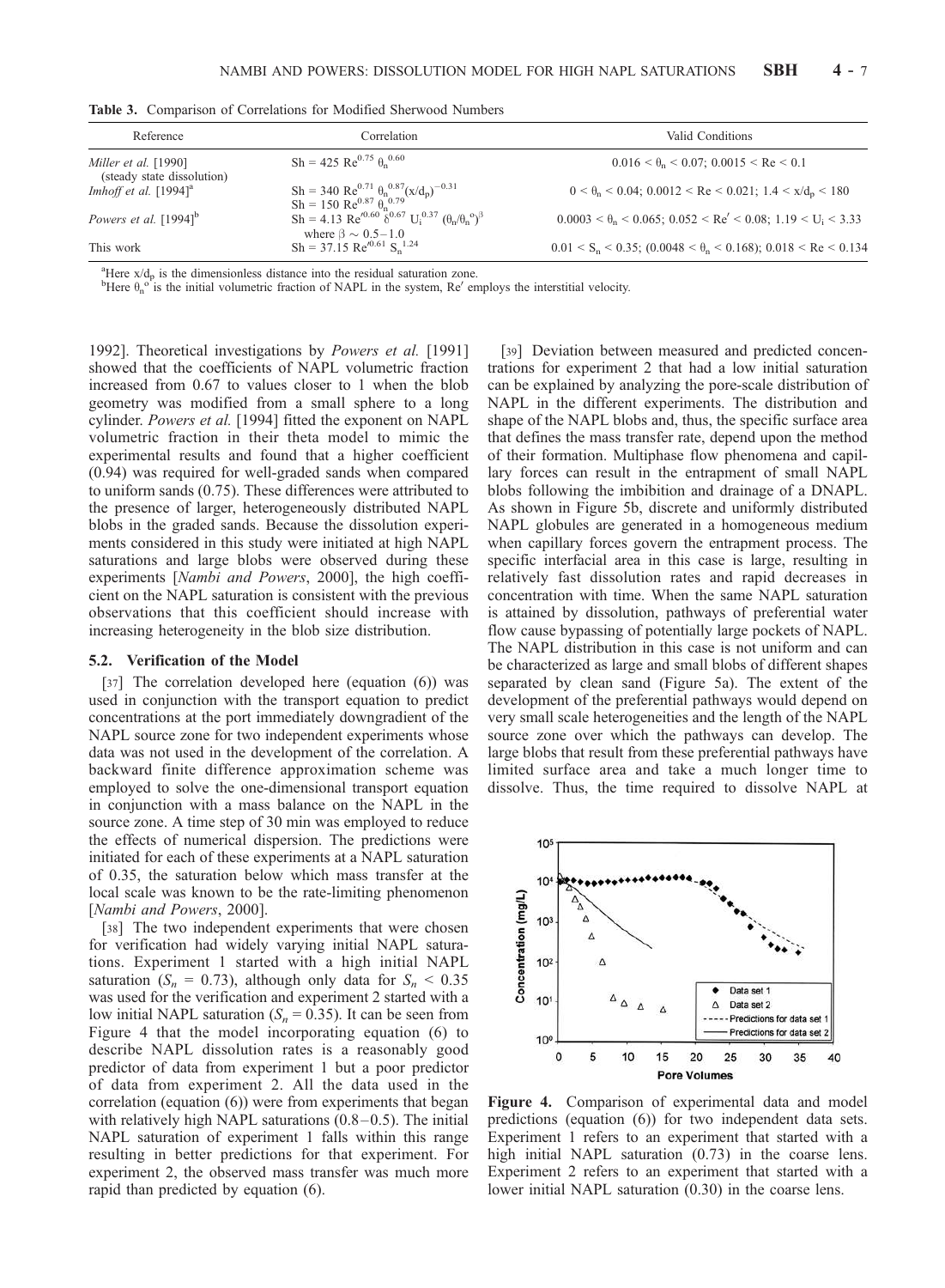

Figure 5. Photographs illustrating differences in NAPL distribution and blob shapes formed as result of different processes at similar NAPL saturations. (a) Residual saturation attained by NAPL dissolution from a source of high initial NAPL saturation. (b) Residual saturation attained by multiphase flow processes. Smaller, discrete, uniformly distributed NAPL blobs are formed in this second case.

equal saturations depends on the history of NAPL in the system. NAPL that was entrapped as discrete blobs by multiphase flow mechanism will dissolve faster than an equal saturation that was initially part of a NAPL pool with a high saturation.

[40] The NAPL distribution is further complicated by the relative rates of NAPL dissolution and NAPL redistribution. The NAPL considered in this research, o-toluidine, has a specific gravity very close to 1.0. Thus, there were minimal buoyancy forces acting on the NAPL to cause fluid flow during the experiment. For situations with a DNAPL with a higher density and lower solubility in highly permeable media (e.g., tetrachloroethene), the rate of NAPL migration might be faster than dissolution, resulting in a redistribution of the DNAPL as regions with preferential dissolution begin to develop.

[41] The significant impact that pore-scale regions of preferential flow can have on the overall dissolution process is similar to the concept of dissolution fingering defined by *Imhoff et al.* [1996]. They observed that preferential regions of dissolution occurred due to local variations in the effective permeability that affected the dissolution of NAPL

originally entrapped at a residual saturation. The blob distribution illustrated in Figure 5a suggests that similar mechanisms affect the dissolution of NAPL initially present at a higher saturation as well.

[42] To further verify the speculation that the history of NAPL entrapment and dissolution has a significant impact on dissolution rates, the experimental results presented in Figure 4 were compared with the work of *Powers et al.* [1994]. Their mass transfer correlation was based on experimental data for dissolution from discrete styrene blobs generated by a series of multiphase displacements. The reduction in mass transfer rates resulting from the decrease in NAPL saturations over time was incorporated as a fraction of the initial residual saturation  $(\theta_n/\hat{\theta}_n^o)$ . This approach restricts the application of the *Powers et al.* [1994] model to systems with initial saturations on the order of 0.1 to 0.2. Thus rather than applying this model directly to the data from experiment 2, the original data from *Powers et al.* [1994] was reworked to eliminate the  $\theta_n/\theta_n^o$  term. Details of this data analysis are presented by *Nambi* [1999]. Results of the stepwise regression analysis of the reworked *Powers et al.* [1994] data set illustrated that the Reynolds number and NAPL saturation were the only two statistically significant parameters:

$$
Sh' = 44.7 S_n^{0.937} \text{Re}^{0.526} \tag{7}
$$

The  $R^2$  value for this multiple regression was 0.945. Confidence intervals (95%) for each of the coefficients are  $37.3 < \alpha < 53.7$ ;  $0.905 < \beta_1 < 0.969$  and  $0.438 < \beta_2 < 0.614$ . Data used to develop this correlation include a wide range of saturations (0.001  $\leq S_n \leq 0.197$ ) and Reynolds numbers  $(0.034 < Re' < 0.588).$ 

[43] Equation (7) was used to predict concentrations for experiment 2 to further assess the importance of the nature of the NAPL blob distribution on NAPL dissolution rates. Figure 6 illustrates that the rapidly decreasing concentrations observed in this experiment that began with a low saturation are well represented by the correlation that was



Figure 6. Comparison of predictions made using the new correlation developed here (equation (6)) to the correlation developed from data in homogeneous experimental cell (equation (7)) [*Powers et al.*, 1994]. Model predictions are presented for the same two independent experiments described in Figure 4.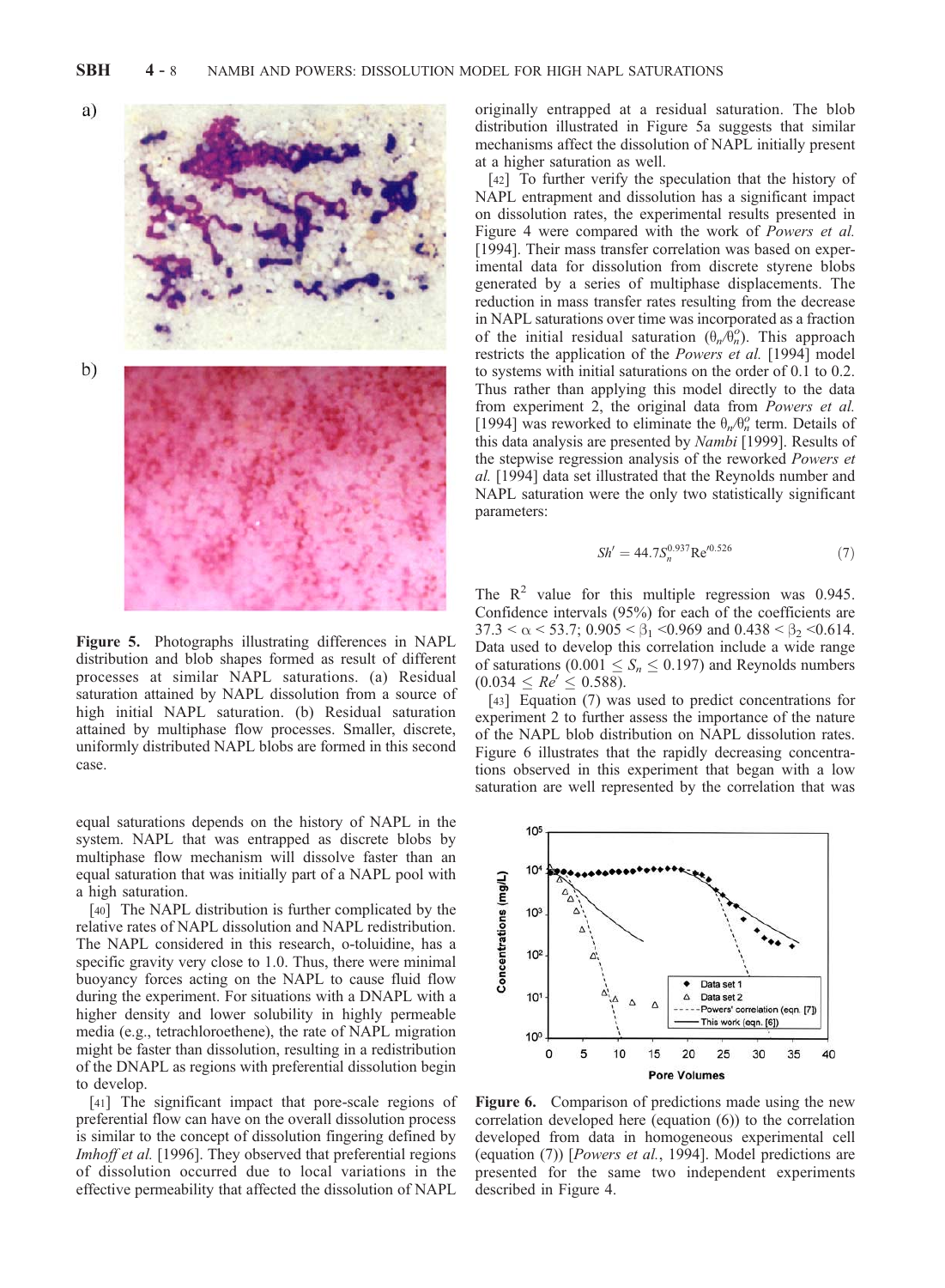|                                     | Variations in Parameter Values                           | Correlations                                                         | $R^2$ | Prediction Error <sup>a</sup> |
|-------------------------------------|----------------------------------------------------------|----------------------------------------------------------------------|-------|-------------------------------|
| Base case                           | Corey's equation for $k_r$ ; measured $k_f$              | 37.2 Re' <sup>0.61</sup> S <sub>n</sub> <sup>1.24</sup>              | 0.94  | 0.045                         |
| Case 1 (faster flow in coarse sand) | Wyllie's equation for $k_r$ ; measured $k_f$             | 30.2 Re $^{0.46}$ S <sub>n</sub> <sup>1.27</sup>                     | 0.95  | 0.027                         |
| Case 2 (faster flow in coarse sand) | Corey's equation for $k_r$ ; measured $k_f$ were halved  | 38.0 Re' <sup>0.53</sup> S <sub>n</sub> <sup>1.27</sup>              | 0.94  | 0.023                         |
| Case 3 (slower flow in coarse sand) | Corey's equation for $k_r$ ; measured $k_f$ were doubled | 34.7 Re <sup><math>(0.65</math></sup> S <sub>n</sub> <sup>1.22</sup> | 0.93  | 0.203                         |
| Case 4 (faster flow in coarse sand) | Wyllie's equation for $k_r$ ; measured $k_f$ were halved | 32.4 Re <sup><math>(0.40</math></sup> S <sub>n</sub> <sup>1.30</sup> | 0.95  | 0.034                         |

 ${}^{a}$ Error =  $\frac{1}{n} \sum_{i}$  (log  $C_i^{pred}$  – log  $C_i^{meas}$ )<sup>2</sup>.

developed from experiments with a similar distribution of NAPL blobs. Predictions by equation (7), however, are not representative of concentrations from experiment 1 that started with high NAPL saturation. This experiment exhibited much slower dissolution rates than predicted by equation (7). This confirms our original hypothesis that correlations developed for homogeneous systems with low NAPL saturations (e.g., equation (7)) are inappropriate for heterogeneous systems with large range of NAPL saturations. Conversely, the correlation developed here (e.g., equation (6)) is appropriate for modeling the dissolution of NAPL that was initially present at a high saturation, but not for systems containing a residual saturation as obtained by multiphase flow processes. These results emphasize the inherent dependence of mass transfer rate coefficient correlations on the specific system they were developed for and suggest the need for very careful selection of a particular correlation based on similarity of mechanisms expected in the modeled system to those that were incorporated into the empirical correlation.

#### 5.3. Sensitivity Analysis

[44] There is uncertainty in several of the parameters used in the development of equation (6). Error in the measured intrinsic permeability and uncertainty in the estimated relative permeability would affect the Reynolds number and therefore the estimated NAPL saturations: the two most critical parameters in the correlation. An analysis to assess the importance of these uncertainties was completed by varying these parameters in the analysis of the original data, recomputing the regression equations and comparing the results. The intrinsic permeability of the fine sand was increased to twice the measured value and later reduced to half the value in order to verify the impact of a possible positive or negative experimental error. The choice of relative permeability relationship between Corey's and Wyllie's equations was also considered. At high NAPL saturations, the Wyllie correlation  $(k_r = S_e^3$  [*Wyllie*, 1962]) predicts relative permeabilities that are as much as an order of magnitude higher than the Corey equation. *Powers et al.* [1998] found this difference significant for their equilibrium modeling efforts. Three cases were considered in addition to the base case results presented above. Two cases had aqueous phase velocities that were higher than the base case; the third had slower velocities. Results of the regression analyses for each of these cases is presented in Table 4, with model predictions included in Figure 7. For all cases, the regression parameters  $(\alpha, \beta_1, \beta_2)$  are within the 95% confidence intervals determined for the base case (equation (6)).

[45] Use of the Wyllie equation resulted in faster flow through the NAPL source zone (case 1). With this method for estimating the relative permeability, the mass transfer coefficient correlation improved modestly with a slight increase of  $R^2 = 0.95$  as compared with  $R^2 = 0.94$  in the base case. The increased flow rates through the coarse lens caused a decrease in the coefficient of Reynolds number  $(\beta_2)$ , although the resulting values were within the 95% confidence interval for this coefficient. The case 1 model predictions showed a slight decrease in concentrations relative to the base case (Figure 7). The case 2 analysis, which also resulted in an increase in the aqueous phase velocity in the coarse sand, had a similar impact on the correlation as case 1 (Table 4 and Figure 7).

[46] From a comparison of the base case to case 1, it can be concluded that the model was not found to be sensitive to the choice of the relative permeability relationship. This conclusion differs from the conclusion drawn by *Powers et al.* [1998]. The reason for this discrepancy is that the model employed by *Powers et al.* [1998] was applied when the NAPL saturations were very high and hence the relative permeabilities were very low. At this stage, flow rates were very sensitive to changes in the NAPL saturation and relative permeabilities. Hence, any small variation in relative permeability estimates due to choice of the relationship used resulted in significant changes in predicted concentrations. At the lower NAPL saturations considered here  $(S_n < 0.35)$ , the relative permeability is closer to unity and is significantly less influential in altering the flow rates.

[47] When the intrinsic permeability of the fine sands was doubled (case 3), the aqueous phase velocity in the NAPL source zone was predicted to be much slower and the coefficient of the Reynolds number was found to increase. A dramatic difference in the predicted concentrations was



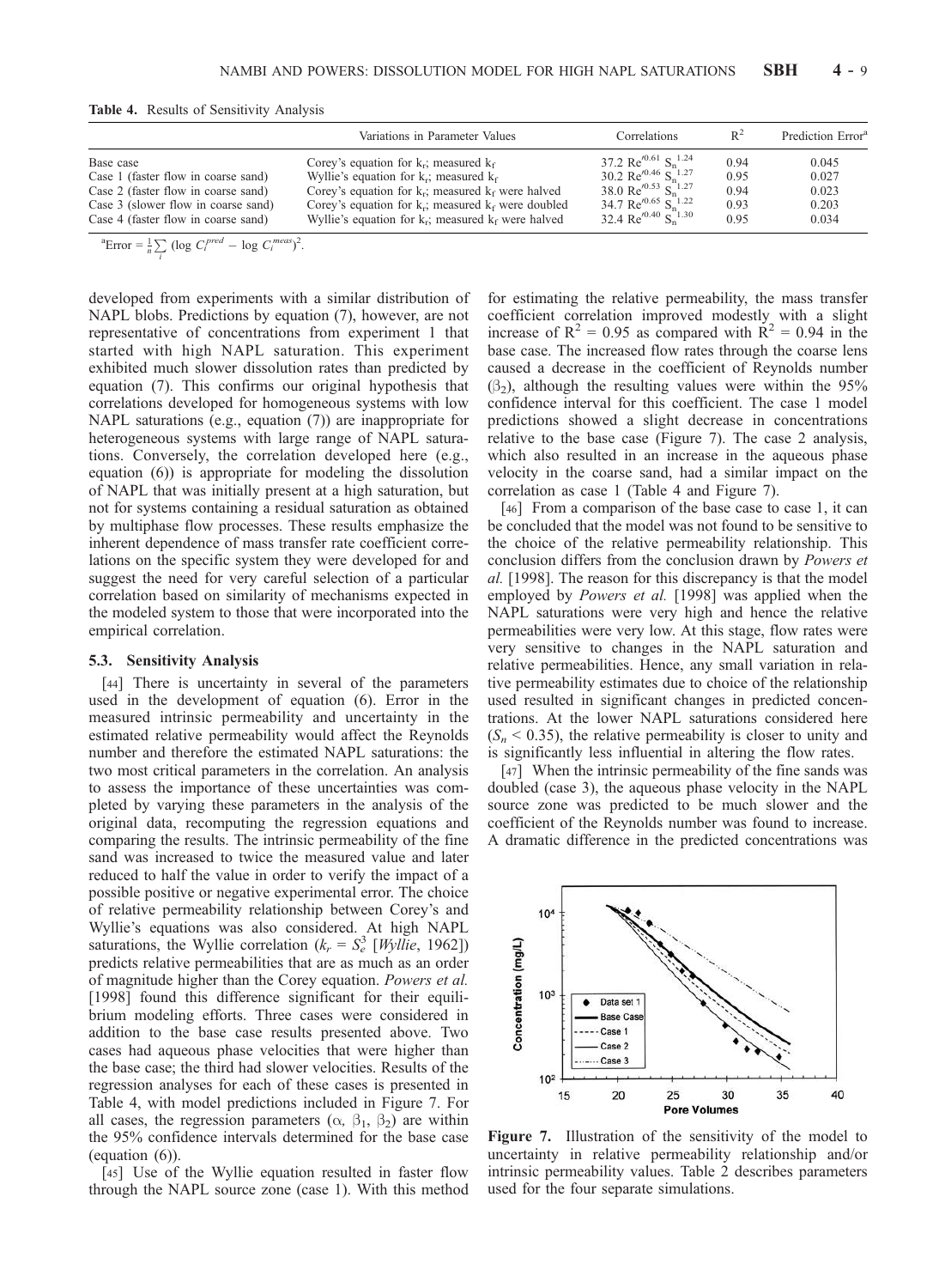observed, with a longer tailing period predicted. Thus we can conclude that the correlation is sensitive to the value of intrinsic permeability of the sands within a reasonable range of accuracy. It is thus very important to obtain accurate measurements of intrinsic permeability in order to obtain good predictions from the model.

[48] In contrast, the exponent values for the saturation term did not vary significantly regardless of the parameters considered in the sensitivity analysis (Table 4). This suggests that the conclusions reached above regarding the impact of blob distribution on this exponent are legitimate: higher exponent values are required for larger more amorphous blob distributions.

## 6. Summary and Conclusions

[49] A new correlation was developed for predicting rate limited mass transfer within a NAPL source zone entrapped in heterogeneous systems. The correlation was based on data from experiments in two-dimensional heterogeneous systems with high initial NAPL saturations. For saturations  $\geq 0.35$ , a local equilibrium assumption can be used to estimate the mass transfer rates. As the NAPL saturation continues to drop due to dissolution, the new mass transfer correlation, (equation (6)) should be used. This correlation was developed from data with a wide rage of saturations  $(0.0001 \leq S_n \leq 0.35)$  and Reynolds numbers  $(0.018 \, < \, Re^{\prime} \, < \, 0.134)$ . Only two independent variables, NAPL saturation and Reynolds number were critical parameters influencing mass transfer for the experimental conditions considered. All the other independent variables that were considered were found to be statistically insignificant. The coefficient on the Reynolds number was within the range of the existing mass transfer correlations whereas the coefficient on the NAPL saturation was higher than those found by others. The incorporation of relatively high NAPL saturations that included larger blobs with complex shapes contributed to the higher coefficient on the NAPL saturation.

[50] The correlation developed here was incorporated in a finite difference model for solute transport to predict concentrations from two independent experiments that began at widely varying initial NAPL saturations. The model was able to adequately predict concentrations from the experiment with an initially high NAPL saturation. Concentrations were over predicted, however, for an experiment with a lower initial NAPL saturation. Distinct differences in the NAPL blob distribution between these two experiments at similar NAPL saturations can explain variability in the dissolution histories. NAPL blobs entrapped via immiscible displacement processes tend to be smaller, discrete globules, while those developed following the dissolution of an initially high saturation of NAPL tend to be much larger due to dissolution fingering. Very different mass transfer coefficient correlations are required depending on this history. Hence, a considerable amount of discretion is required in applying the appropriate correlations in order to predict NAPL dissolution in heterogeneous systems. To aid in the judgment process, a sound knowledge of the multiphase flow and dissolution history that generated a given NAPL saturation distribution is also necessary. As with any mass transfer correlation, error should be expected when mass transfer correlations are extrapolated for application to systems other than which they were developed.

[51] Acknowledgments. Funding for this research was provided by the National Science Foundation under grant BCS-9308131. Any opinions, findings, conclusions or recommendations expressed in this manuscript are those of the authors and do not necessarily reflect the views of the National Science Foundation.

## References

- Abriola, L. M., Modeling multiphase migration of organic chemicals in ground water systems—A review and assessment, *Environ. Health Perspect.*, *83*, 117 – 143, 1989.
- American Society for Testing and Materials (ASTM), ASTM D2434-68 (2000) Standard test method for permeability of granular soils (constant head), West Conshohocken, Pa., 1993. (Available at http://enterprise. astm.org/PAGES/D2434.htm).
- Berglund, S., Aquifer remediation by pumping: A model for stochasticadvective transport with nonaqueous phase liquid dissolution, *Water Resour. Res.*, *33*(4), 649 – 661, 1997.
- Brusseau, M. L., Z. Zhang, N. T. Nelson, R. B. Cain, G. R. Tick, and M. Oostrom, Dissolution of nonuniformly distributed immiscible liquid: Intermediate-scale experiments and mathematical modeling, *Environ. Sci. Technol.*, *36*(5), 1033 – 1041, 2002.
- Chatzis, I., N. R. Morrow, and H. T. Lim, Magnitude and detailed structure of residual oil saturation, *SPEJ Soc. Pet. Eng. J.*, *23*, 311 – 326, 1983.
- Chrysikopoulos, C. V., and T. J. Kim, Local mass transfer correlations for nonaqueous phase liquid pool dissolution in saturated porous media, *Transp. Porous Media, 38*(1-2), 167-187, 2000.
- Conrad, S. H., J. L. Wilson, W. R. Mason, and W. J. Peplinski, Visualization of residual organic liquid trapped in aquifers, *Water Resour. Res.*, *28*(2), 467 – 478, 1992.
- Corey, A. T., The interrelation between gas and oil relative permeabilities, *Prod. Mon.*, *19*(1), 38 – 41, 1954.
- Cussler, E. L., *Diffusion: Mass Transfer in Fluid Systems*, 2nd ed., Cambridge Univ. Press, New York, 1997.
- Dekker, T. J., and L. M. Abriola, The influence of field-scale heterogeneity on the infiltration and entrapment of dense nonaqueous phase liquids in saturated formations, *J. Contam. Hydrol.*,  $42(2-4)$ ,  $187-218$ , 2000.
- Dillard, L. A., and M. J. Blunt, Development of a pore network simulation model to study nonaqueous phase liquid dissolution, *Water Resour. Res.*, *36*(2), 439 – 454, 2000.
- Frind, E. O., J. W. Molsen, and M. Schirmer, Dissolution and mass transfer of multiple organics under field conditions: The Borden emplaced source, *Water Resour. Res.*, *35*(3), 683 – 694, 1999.
- Geller, J. T., and J. R. Hunt, Mass transfer from nonaqueous phase organic liquids in water-saturated porous media, *Water Resour. Res.*, *29*(4), 833 – 845, 1993.
- Hunt, J. R., N. Sitar, and K. S. Udell, Non-aqueous phase liquid transport and cleanup, 1, Analysis of mechanism, *Water Resour. Res.*, *24*(8), 1247 – 1258, 1988.
- Illangasekare, T. H., E. J. Armbruster III, and D. N. Yates, Nonaqueous phase fluids in heterogeneous aquifers—Experimental study, *J. Environ. Eng.*, *121*(8), 571 – 579, 1995.
- Imhoff, P. T., M. H. Arthur, and C. T. Miller, An experimental study of complete dissolution of a nonaqueous phase liquid in saturated porous media, *Water Resour. Res.*, *30*(2), 307 – 320, 1994.
- Imhoff, P. T., G. P. Thyrum, and C. T. Miller, Dissolution fingering during solubilization of nonaqueous phase liquids in saturated porous media, 2, Experimental observations, *Water Resour. Res.*, *32*(7), 1929 – 1942, 1996.
- Jia, C., K. Shing, and Y. C. Yortos, Visualization and simulation of nonaqueous phase liquids solubilization in pore networks, *J. Contam. Hydrol.*, *35*(4), 363 – 387, 1999.
- Kim, T. J., and C. V. Chrysikopoulos, Mass transfer correlations for nonaqueous phase liquid pool dissolution in saturated porous media, *Water Resour. Res.*, *35*(2), 449 – 459, 1999.
- Knutson, C. E., C. J. Werth, and A. J. Valocchi, Pore-scale modeling of dissolution from variably distributed nonaqueous phase liquid blobs, *Water Resour. Res.*, *37*(12), 2951 – 2963, 2001.
- Kueper, B. H., W. Abbot, and G. Farquhar, Experimental observations of multiphase flow in heterogeneous porous media, *J. Contam. Hydrol.*, *5*(1), 83 – 95, 1989.
- Kueper, B. H., D. Redman, R. C. Starr, S. Reitsma, and M. Mah, A field experiment to study the behavior of tetrachloroethylene below the water